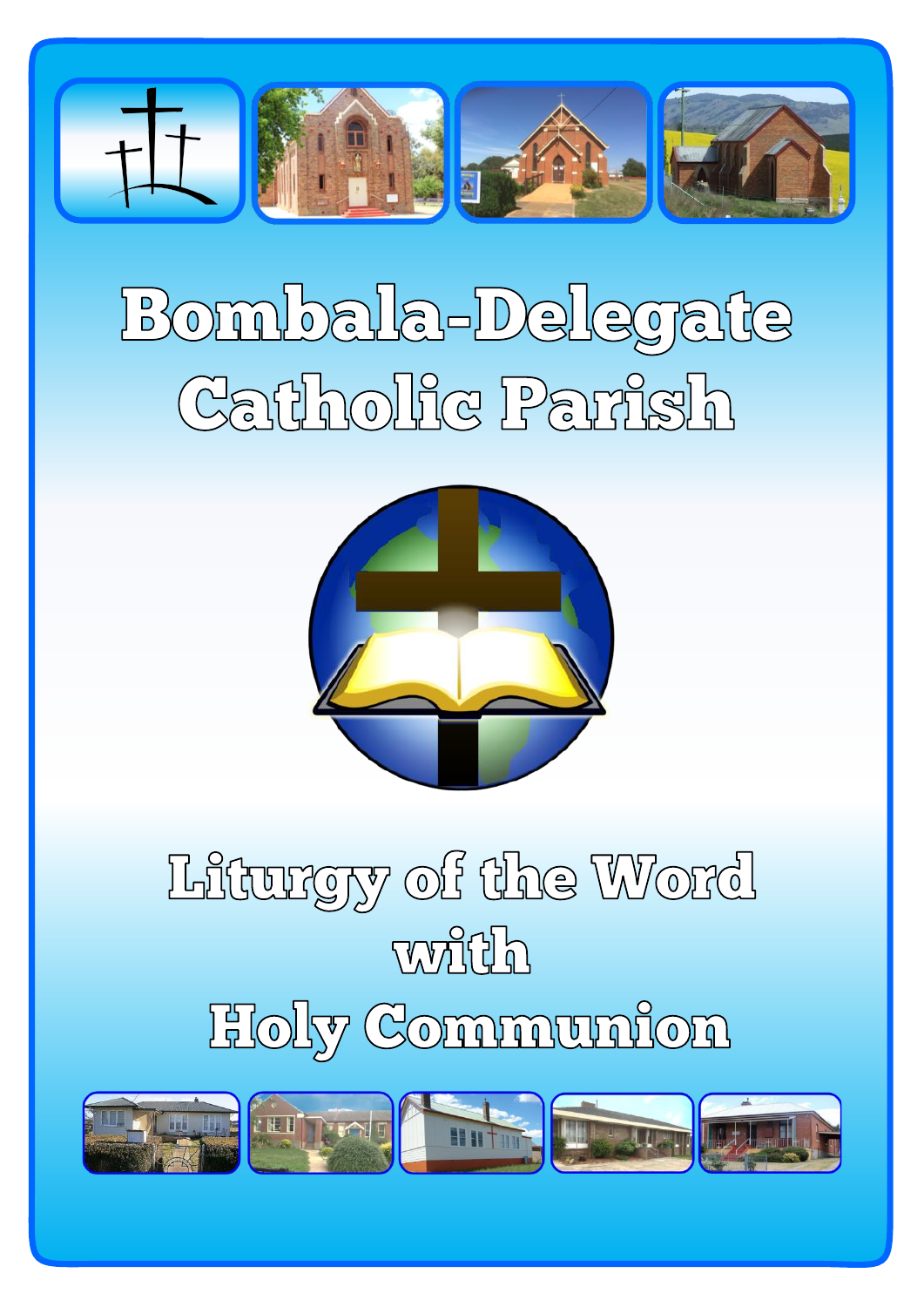## WELCOME TO BOMBALA-DELEGATE CATHOLIC PARISH

### INTRODUCTORY RITE: (PLEASE STAND)

**Welcome to the Liturgy of the Word with Holy Communion. The… Sunday in ordinary time year** 

**Entrance Hymn**

**Greeting**

 **Leader: In the name of the Father and of the Son and of the Holy Spirit. All:** Amen.

**Leader: The grace and peace of God our Father and the Lord Jesus Christ be with us. All:** Amen.

PENITENTIAL RITE: (REMAIN STANDING)

#### **Leader: Coming together as God's family, with confidence let us ask the Father's forgiveness for He is full of gentleness and compassion.**

**All:** I confess to Almighty God, and to you my brothers and sisters, that I have greatly sinned in my thoughts and in my words, in what I have done and what I have failed to do, through my fault, through my fault, through my most grievous fault: therefore I ask blessed Mary ever virgin, all the Angels and Saints and you my brothers and sisters, to pray for me to the Lord our God.

**Leader: Lord have mercy. All:** Lord have mercy.

**Leader: Christ have mercy. All:** Christ have mercy.

**Leader: Lord have mercy. All:** Lord have mercy.

**Leader: May Almighty God have mercy on us, forgive us our sins and bring us to everlasting life. All:** Amen.

#### GLORIA: (EXCEPT IN ADVENT & LENT) (REMAIN STANDING)

**All:** Glory to God in the highest, and on earth peace to people of good will. We praise you, we bless you, we adore you. We glorify you, we give you thanks for your great glory Lord God, heavenly King. O God, almighty Father, Lord Jesus Christ, only Begotten Son, Lord God, Lamb of God, Son of the Father, you take away the sins of the world, have mercy on us; you take away the sins of the world, receive our prayer; you are seated at the right hand of the Father, have mercy on us. For you alone are the Holy One, you alone are the Lord, you alone are the Most High, Jesus Christ, with the Holy Spirit, in the glory of God the Father. **Amen.**

**Collect Prayer** *(The leader reads from the Missal)*

**We make this prayer through Christ our Lord. All:** Amen.





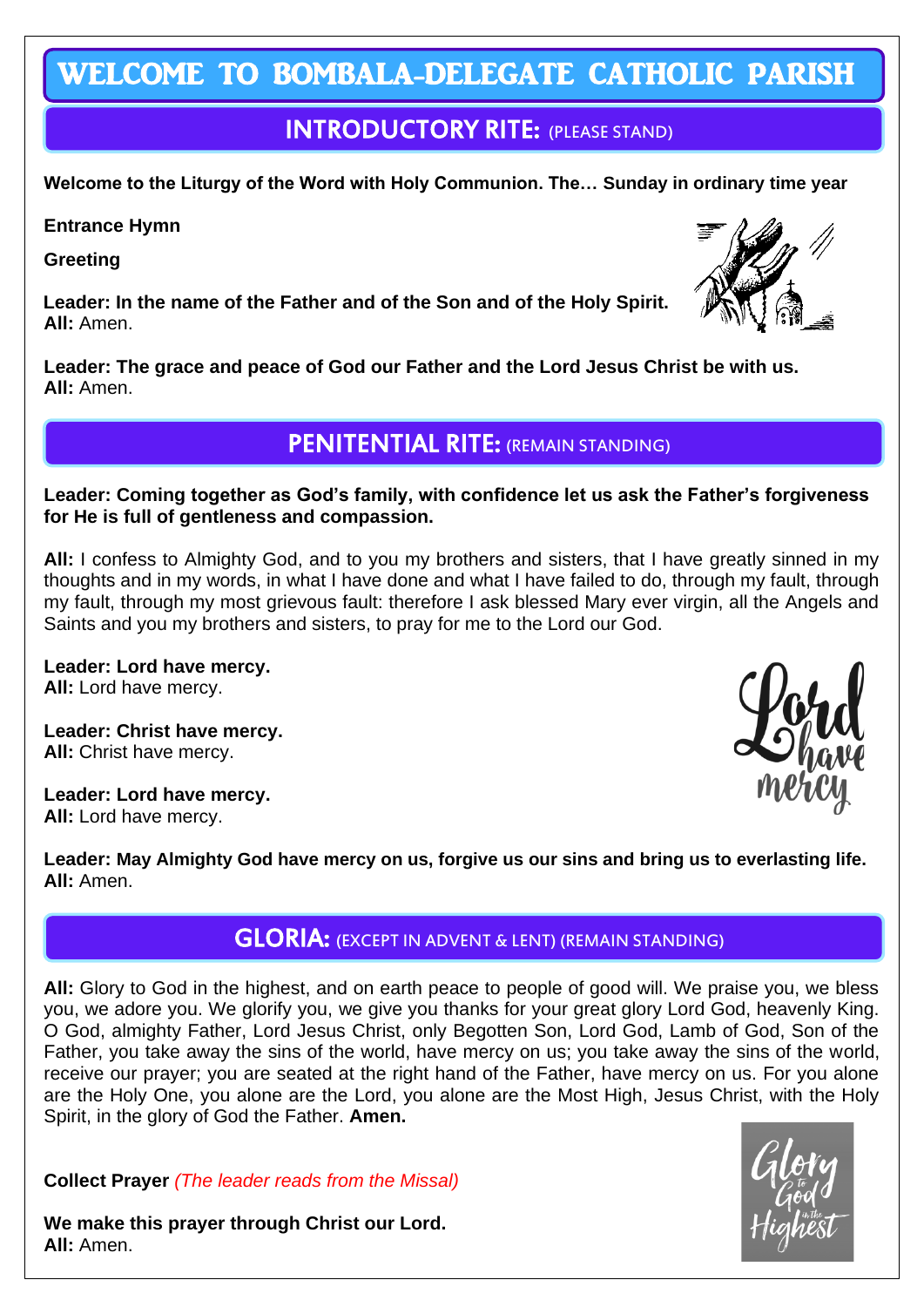## LITURGY OF THE WORD: (PLEASE SIT)

*The readers do the readings including the Gospel. The leader should not read the Gospel.*

**Leader: May the Word of God always be heard in this place as it unfolds the mystery of Christ before us and achieves our salvation within the Church.**

**First Reading** (from the Lectionary)

**Responsorial Psalm** (from the parish Bulletin or the Lectionary)

**Second Reading (from the Lectionary)** 

**Gospel Acclamation** (please stand) (from the Parish Bulletin or the Lectionary

#### **Gospel**

*.*

Reader: A reading from the Holy Gospel according to… **All:** Glory to you Lord.

Reader: This is the Gospel of the Lord. **All:** Praise to you Lord Jesus Christ.



**Period of silence** and/or **prepared reflection:** (Please sit) *(The leader reads the prepared reflection if that is used)*

## PROFESSION OF FAITH:(PLEASE STAND)

**All:** I believe in God, the Father Almighty, Creator of heaven and earth, and in Jesus Christ, his only Son, our Lord, who was conceived by the Holy Spirit, born of the Virgin Mary, suffered under Pontius Pilate, was crucified, died, and was buried. He descended into hell; on the third day he rose again from the dead; He ascended into heaven, and is seated at the right hand of God, the Father almighty; from there he will come to judge the living and the dead. I believe in the Holy Spirit, the holy catholic Church, the communion of saints, the forgiveness of sins, the resurrection of the body, and life everlasting. **Amen.**

PRAYER OF THE FAITHFUL: (REMAIN STANDING) (READ FROM THE PARISH BULLETIN)

#### LORD'S PRAYER: (REMAIN STANDING)

**Leader: At the Saviour's command and formed by divine teaching, we dare to say;**

**All:** Our Father who….

**Leader: Deliver us Lord, from every evil, graciously grant peace in our days, that, by the help of your mercy, we may be always free from sin and safe from all distress, as we await the blessed hope and the coming of our saviour, Jesus Christ.**



**All:** For the kingdom, the power and the glory are yours now and forever. Amen.

## SIGN OF PEACE: (REMAIN STANDING)

**Leader: Let us offer each other the sign of peace.**

*Eucharistic Ministers and Leader move to the altar and wash fingers*